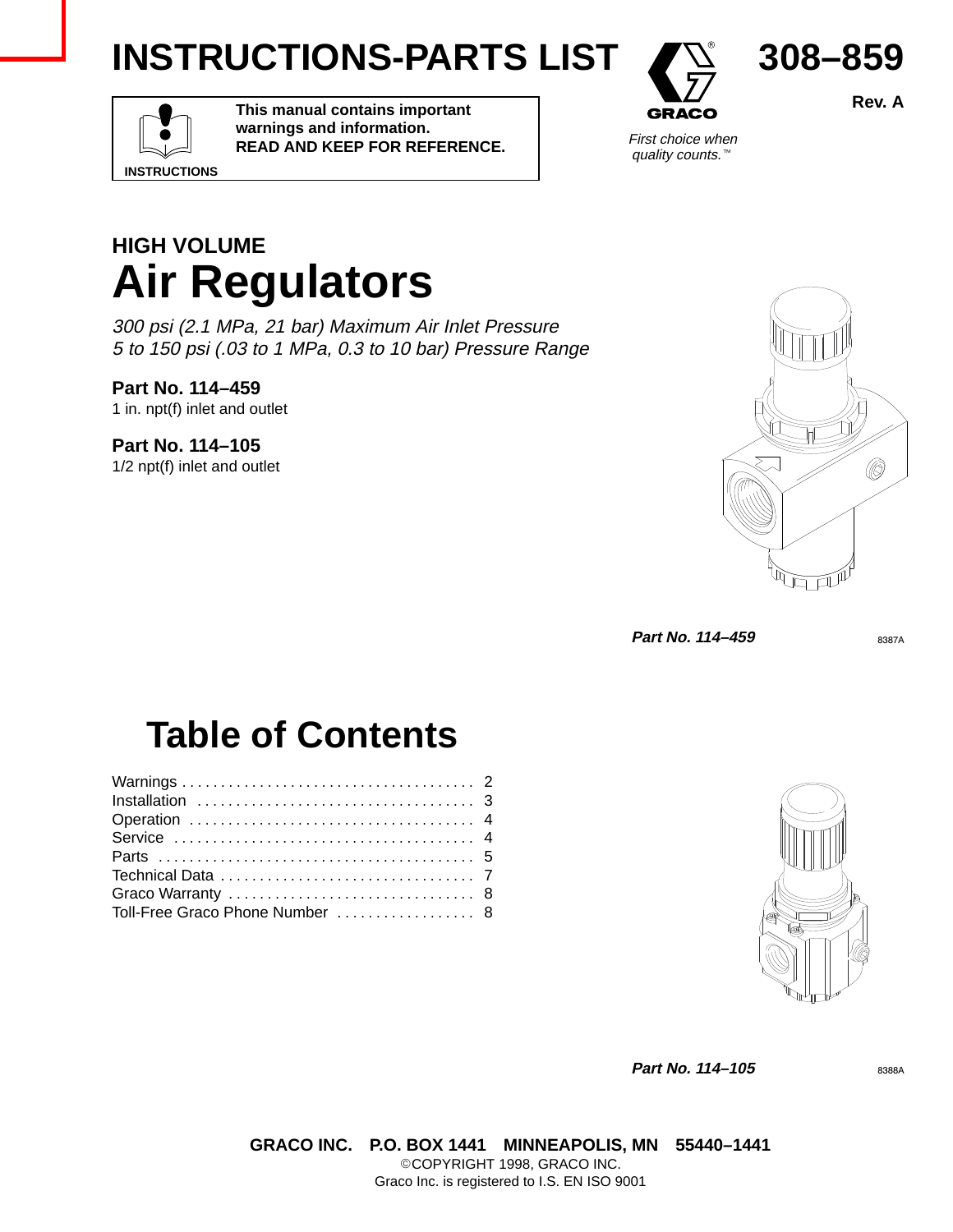# **Symbols**

### **Warning Symbol**

↑

### **WARNING**

This symbol alerts you to the possibility of serious injury or death if you do not follow the instructions.

### **Caution Symbol**



This symbol alerts you to the possibility of damage to or destruction of equipment if you do not follow the instructions.

| A WARNING           |                                                                                                                                                                                      |  |  |  |  |
|---------------------|--------------------------------------------------------------------------------------------------------------------------------------------------------------------------------------|--|--|--|--|
|                     | <b>EQUIPMENT MISUSE HAZARD</b>                                                                                                                                                       |  |  |  |  |
|                     | Equipment misuse can cause the equipment to rupture or malfunction and result in serious injury.                                                                                     |  |  |  |  |
| <b>INSTRUCTIONS</b> | This equipment is for professional use only.<br>$\bullet$                                                                                                                            |  |  |  |  |
|                     | Read all instruction manuals, tags, and labels before operating the equipment.                                                                                                       |  |  |  |  |
|                     | Use the equipment only for its intended purpose. If you are uncertain about usage, call your Graco<br>distributor.                                                                   |  |  |  |  |
|                     | Do not alter or modify this equipment. Use only genuine Graco parts and accessories.                                                                                                 |  |  |  |  |
|                     | Check equipment daily. Repair or replace worn or damaged parts immediately.                                                                                                          |  |  |  |  |
|                     | Follow the Pressure Relief Procedure on page 4 if the spray tip clogs and before cleaning,<br>checking or servicing the equipment.                                                   |  |  |  |  |
|                     | Do not exceed the maximum working pressure of the lowest rated system component. Refer to the<br><b>Technical Data</b> on page 7 for the maximum working pressure of this equipment. |  |  |  |  |
|                     | Always wear protective eyewear when operating or servicing this equipment.                                                                                                           |  |  |  |  |
|                     | Comply with all applicable local, state, and national fire, electrical, and safety regulations.                                                                                      |  |  |  |  |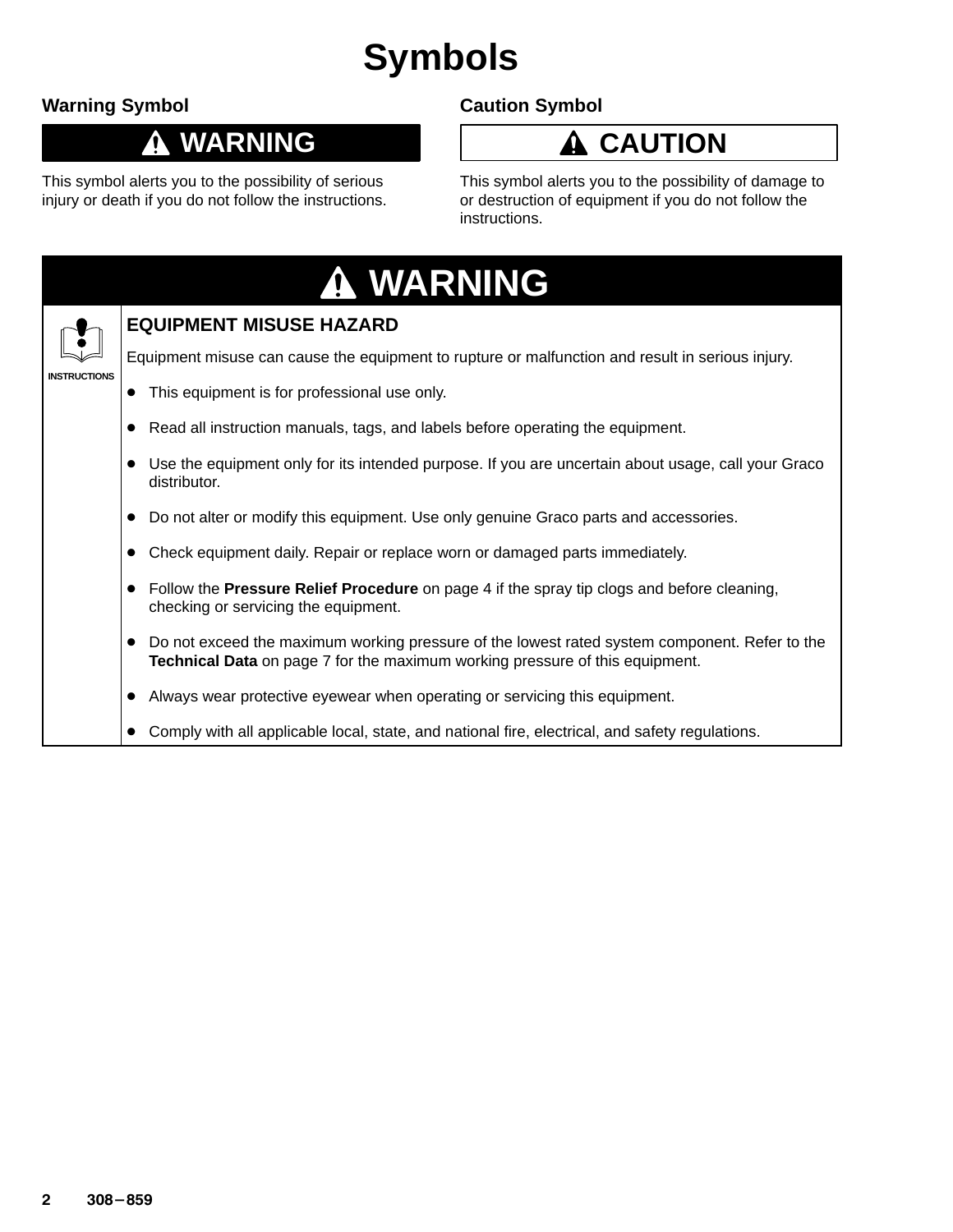# **Installation**

### **Prepare the Site**

**NOTE:** Always use Genuine Graco Parts and Accessories, available from your Graco distributor. If you supply your own accessories, be sure they are adequately sized and pressure rated for your system.

Bring a compressed air supply line from the air compressor to the pump location. Be sure all air hoses are properly sized and pressure-rated for your system. Use only electrically conductive hoses.

Before installing any air line components, blow out the air lines to remove scale and other debris. Use pipe compound or tape sparingly and only on male threads.

### **WARNING**

A bleed-type master air valve is required in your system. Install the valve downstream from the air regulator. This valve relieves air trapped between it and the pump when the valve is closed, to help reduce the risk of serious injury, including fluid injection and splashing of fluid in the eyes or on the skin, and injury from moving parts if you are adjusting or repairing the pump.

### **Install the Regulator**

The air regulator controls pump speed and outlet pressure by adjusting the air pressure to the pump. Locate the regulator as close as possible to the equipment it serves, but **upstream** from the pump's bleedtype master air valve. Install the regulator in the air line so the air flow is in the direction of the arrow stamped on the body.

Panel nuts are included with the regulators, for use in wall mountings.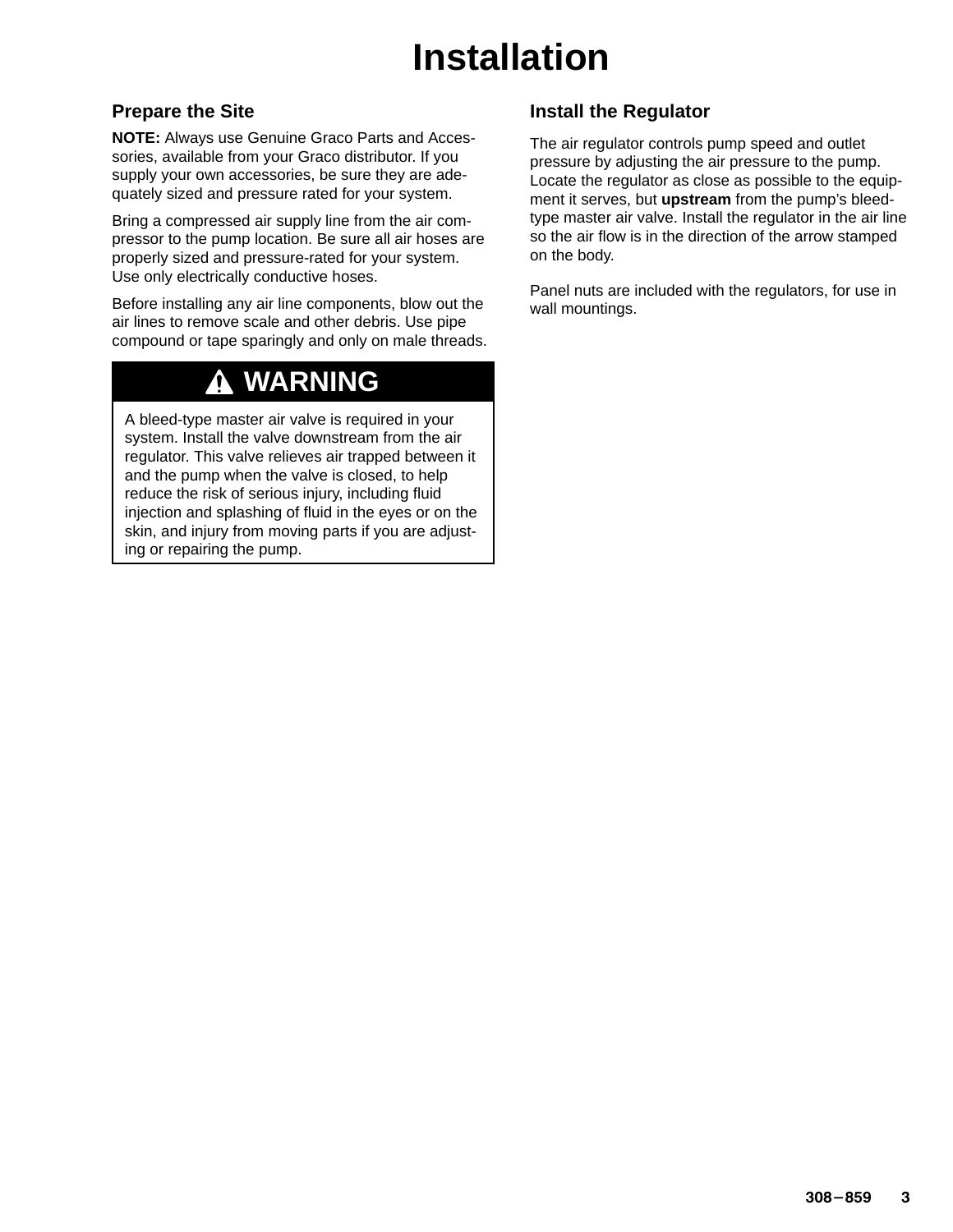# **Operation**

#### **Pressure Relief Procedure**

### **WARNING**

#### **INJECTION HAZARD**

The system pressure must be manually relieved to prevent the system from

starting or spraying accidentally. Fluid under high pressure can be injected through the skin and cause serious injury. To reduce the risk of an injury from injection, splashing fluid, or moving parts, follow the **Pressure Relief Procedure** whenever you:

- $\bullet$ are instructed to relieve the pressure,
- $\bullet$ stop spraying,
- $\bullet$ check or service any of the system equipment,
- $\bullet$ or install or clean the spray tips.
- 1. Lock the gun trigger safety.
- 2. Close all bleed-type master air valves.
- 3. Close the air regulator.
- 4. Unlock the gun trigger safety.
- 5. Hold a metal part of the gun firmly to the side of a grounded metal pail, and trigger the gun to relieve pressure.

## **Service**

#### **Air Regulator Service**

Repair Kits are available. Refer to pages 5 and 6.

If the regulator fails to operate, operates roughly, or vibrates, service it as follows.

### **WARNING**

To reduce the risk of serious injury whenever you are instructed to relieve pressure, always follow the **Pressure Relief Procedure** on page 4.

Fully relieve pressure and remove the regulator from the air line.

- 6. Lock the gun trigger safety.
- 7. Open any fluid drain valves (required in your system), having a container ready to catch the drainage.
- 8. Leave the drain valve(s) open until you are ready to spray again.

If you suspect that the spray tip or hose is completely clogged, or that pressure has not been fully relieved after following the steps above, **very slowly** loosen the tip guard retaining nut or hose end coupling and relieve pressure gradually, then loosen completely. Now clear the tip or hose.

### **Adjusting the Air Regulator**

Open the air regulator slowly. Use it to control pump speed and fluid pressure. Always use the lowest air pressure necessary to get the desired results. Higher pressures cause premature tip and pump wear.

## **WARNING**

**COMPONENT RUPTURE HAZARD**



### To reduce the risk of overpressurizing

**ERROR TANK** your system, which could cause component rupture and serious injury, never exceed the specified Maximum Incoming Air Pressure of the equipment (see the **Technical Data** on

page 7 and in the separate component manuals).

Refer to pages 5 and 6. Disassemble the regulator.

Clean the parts with household soap and water or denatured alcohol. Wipe dry with a clean, soft cloth. Use compressed air to blow dirt and contaminants out of the regulator body.

Inspect all parts for wear or damage. Replace damaged parts.

Lubricate the bearing area, all o-rings, adjusting screw threads, and spring ends with no. 2 lithium-base grease. Reassemble the regulator.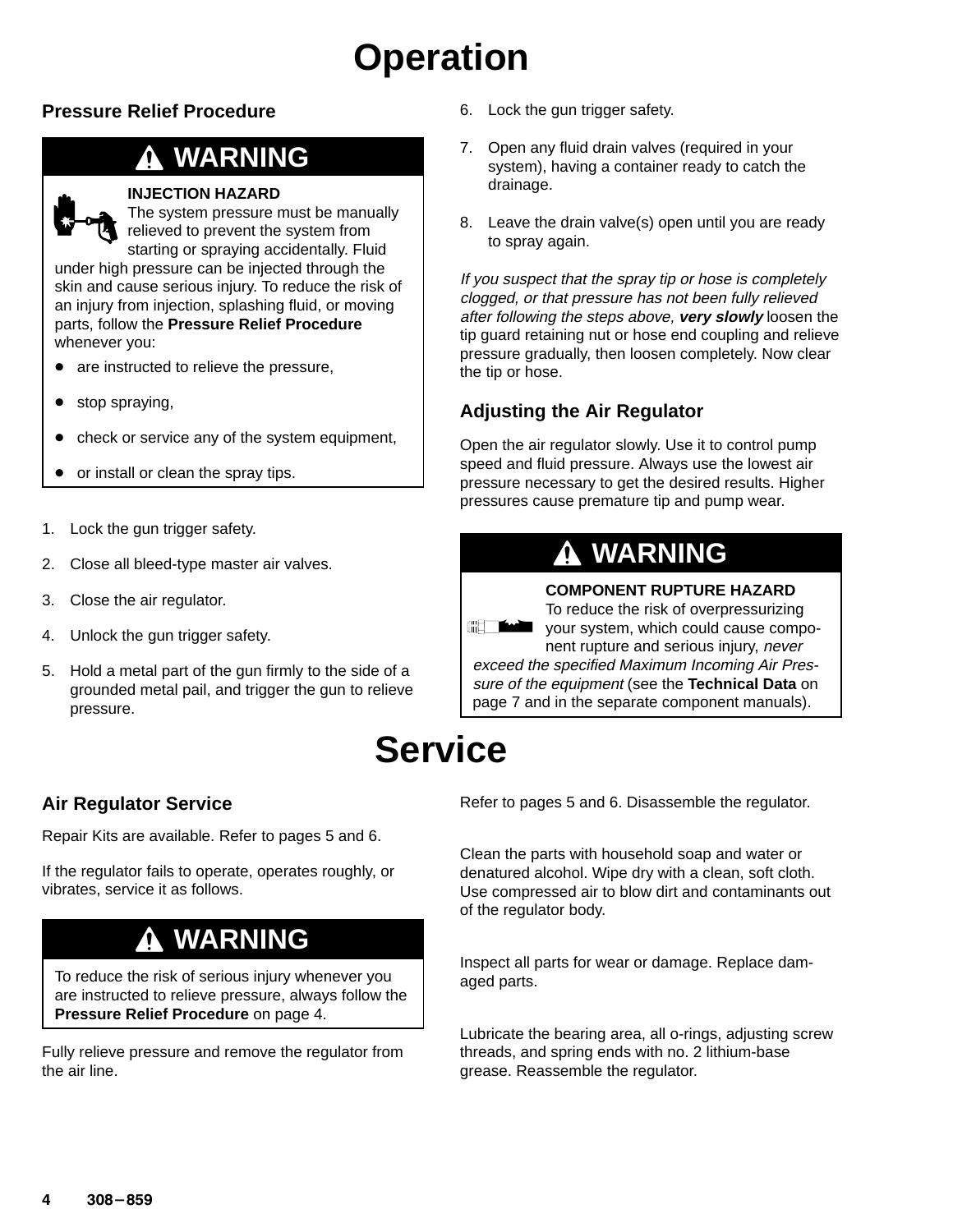## **Parts**



#### **Repair Kit 240–817 (includes items 101 to 107). For Part No. 114–459 Air Regulator.**

Kit parts are marked with an asterisk (101\*). Individual parts are not available separately.

| Ref.<br>No. | Part No. | <b>Description</b>    | Qty. |
|-------------|----------|-----------------------|------|
| $101*$      | N/A      | <b>DIAPHRAGM</b>      | 1    |
| $102*$      | N/A      | <b>VALVE ASSEMBLY</b> | 1    |
| $103*$      | N/A      | O-RING                | 1    |
| $104*$      | N/A      | <b>SPRING</b>         | 1    |
| $105*$      | N/A      | O-RING                | 1    |
| $106*$      | N/A      | O-RING                | 1    |

8387A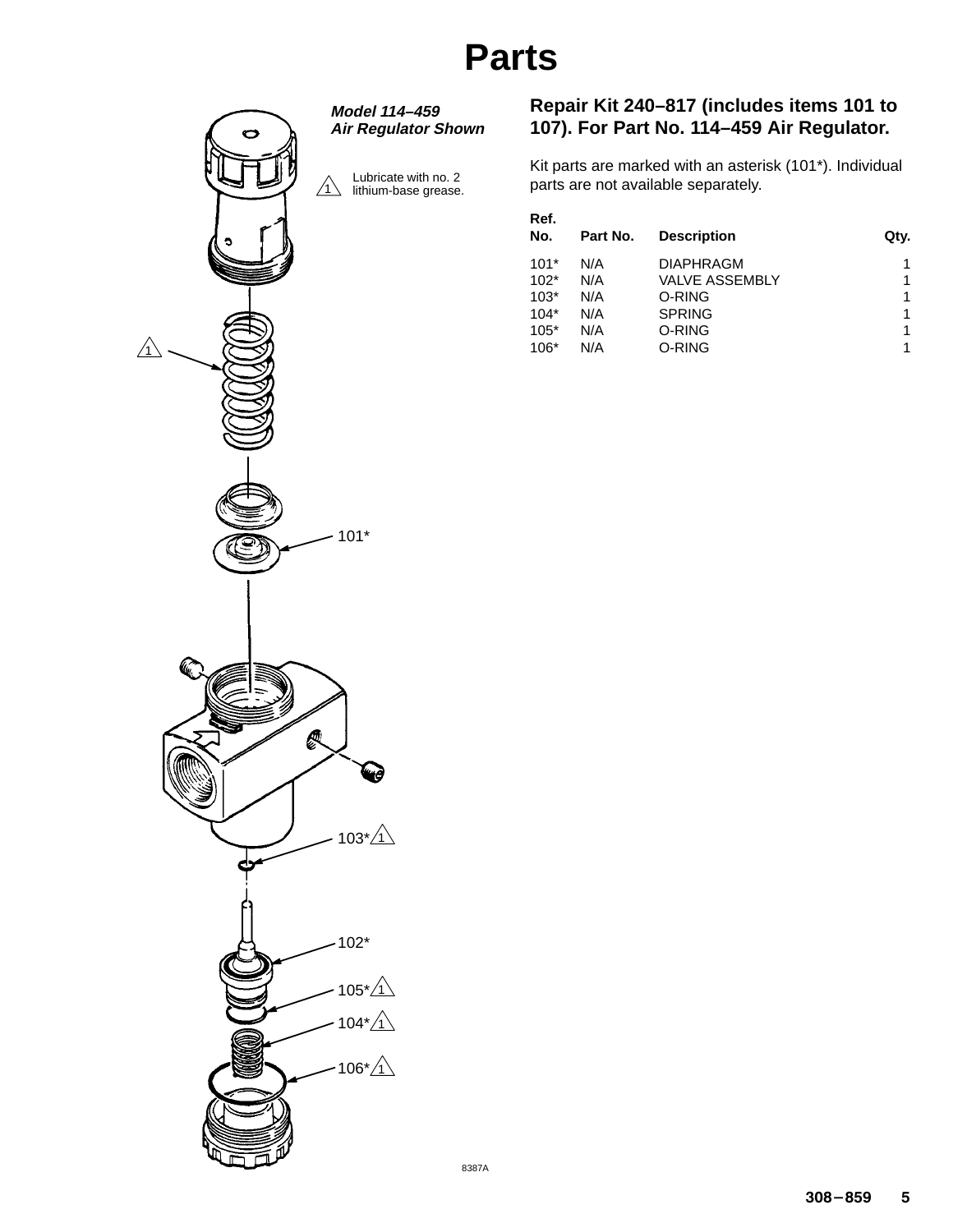# **Parts**



**Repair Kit 240–818 (includes items 101 to 105). For Part No. 114–105 Air Regulator.**

Kit parts are marked with an asterisk (101\*). Individual parts are not available separately.

| Ref.<br>No. | Part No. | <b>Description</b>    | Qty. |
|-------------|----------|-----------------------|------|
| $101*$      | N/A      | <b>DIAPHRAGM</b>      |      |
| $102*$      | N/A      | <b>VALVE ASSEMBLY</b> |      |
| $103*$      | N/A      | O-RING, valve         |      |
| $104*$      | N/A      | SPRING, valve         |      |
| $105*$      | N/A      | O-RING, plug          |      |
|             |          |                       |      |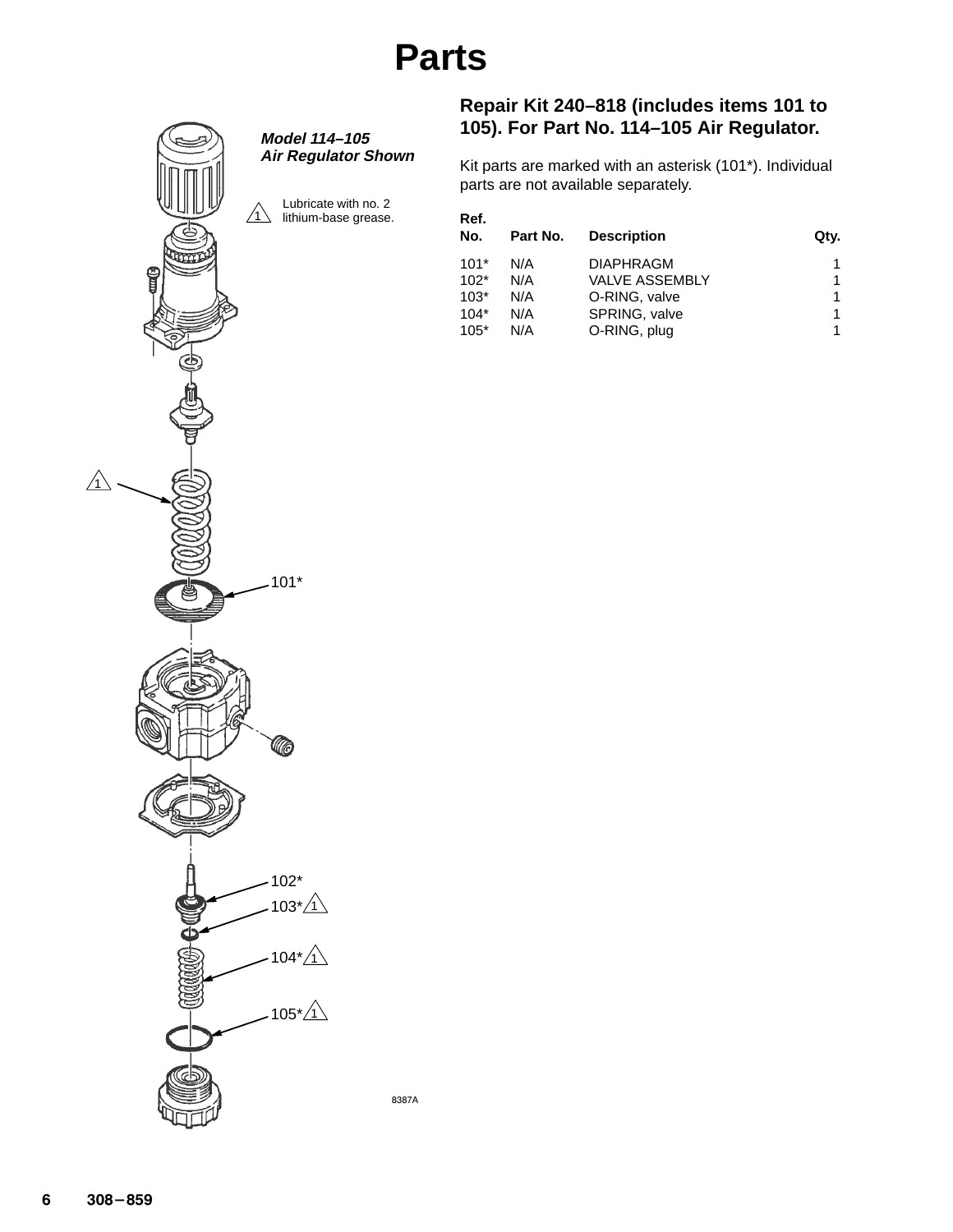# **Technical Data**

| Category                        | Data                                       |
|---------------------------------|--------------------------------------------|
| Maximum air input pressure      | 300 psi (2.1 MPa, 21 bar)                  |
| Air pressure range              | 5 to 150 psi (.03 to 1 MPa, 0.3 to 10 bar) |
| Air inlet and outlet size       | Part No. 114-459: 1 in. npt(f)             |
|                                 | Part No. 114-105: 1/2 npt(f)               |
| Gauge port size (air regulator) | $1/4$ npt(f)                               |
| Maximum operating temperature   | 175°F (79°C)                               |

**psi** bar MPa

**MODEL 114–459 AIR REGULATOR FLOW CURVE**



**0 20 40 60 80** 5.6 **100 0 40 80 120 160 200 scfm** <sup>m</sup>**/**min 1.120 4.480 5.600 **PRESSURE DROP** 7.0 0.7 0.56 4.2  $0.42$ 2.8 0.28 1.4 0.14 **AIR FLOW AT INLET PRESSURE OF 100 PSI (0.7 MPa, 7 BAR)** 2.240 3.360

**MODEL 114–105 AIR REGULATOR FLOW CURVE**